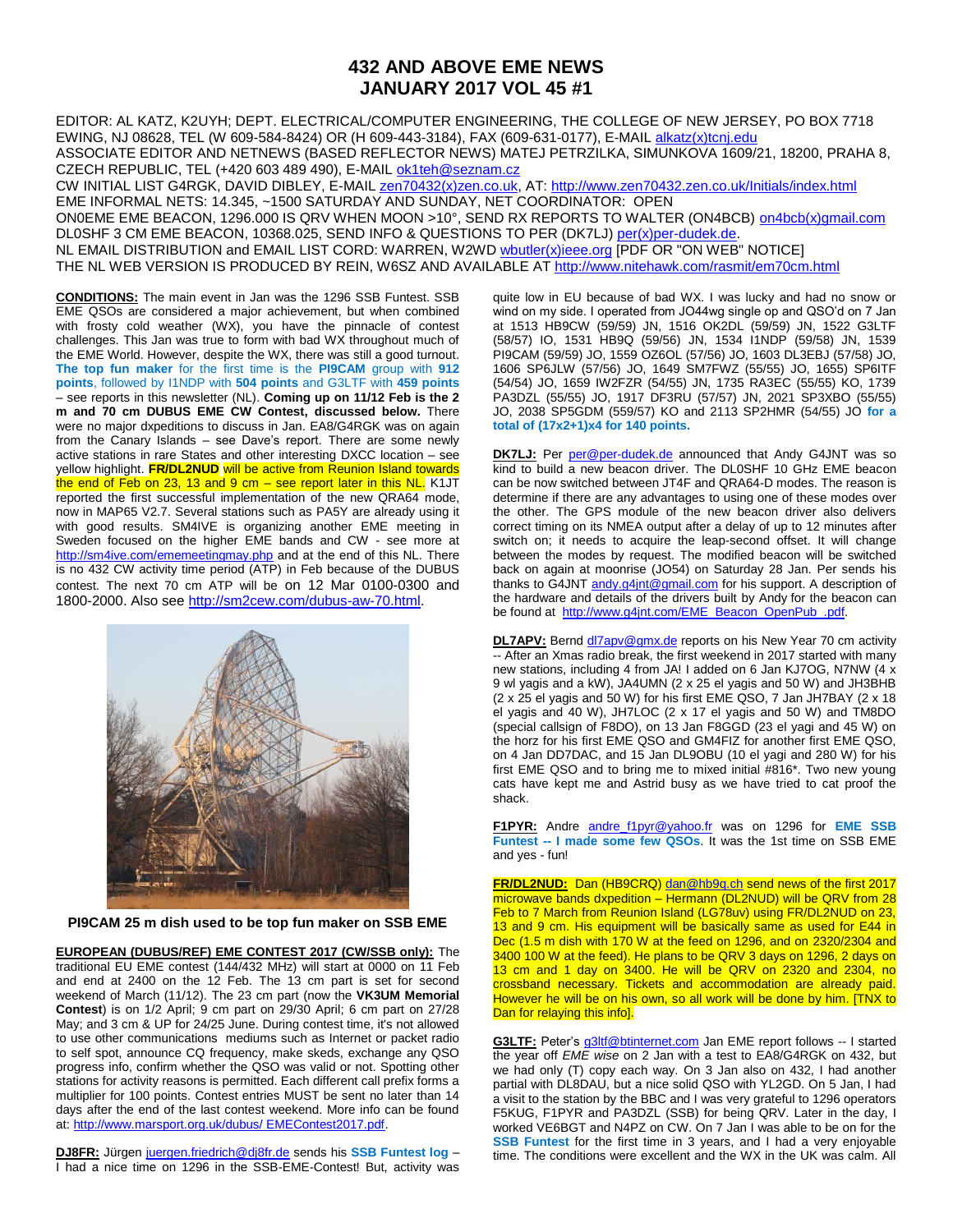contacts were on random except one where I gave the QRG on the reflector. I worked PI9CAM JO, HB9CW JN, OK2DL JN, SP6JLW JO, HB9Q JN, SM7FWZ JO, DJ8FR JO, PA3DZL JO, G4CCH IO, OZ6OL JO, DL3EBJ JO, SP6ITF JO, I1NDP JN, RA3EC KO, IW2FZR JN, SP2HMR JO, DF3RU JN, PA2DW JO, N4PZ EN, SP5GDM KO, VE6TA DO, VE4SA EN, VE6BGT DO, NOOY EM, KL6M BP and VA7MM (CW/SSB) CN **for a total of 26 QSOs and a score of (25x2+1)x9 for 459 points**. The smallest station was PA2DW, who was using 2.4 m dish and 400 W. I heard M0DTS calling OK2DL, but never heard him again. I'm sure the really big signals from HB9Q and PI9CAM gave many their first SSB EME QSOs. I was using a 6 m dish and 400 W. I also worked on 2-way CW N4CNN (539) for initial #434 and the state of SC. Finally on 8 Jan, I worked on 70 cm SM6FHZ for 432 initial #467 – Ingolf was using his home QTH tropo antenna (4 x 9 el yagis). I have been having some problems with my 4CX250B driver on 432, but think they are now solved with an improved anode circuit. I am hoping it all works for the DUBUS CW 144/432 contest leg in Feb.

**EA8/G4RGK:** Dave [zen70432@zen.co.uk](mailto:zen70432@zen.co.uk) reports on his winter trip to Fuerteventura (IL38BQ) – Things didn't quite go according to plan. I had to do lots of maintenance, which got in the way of operating. I did manage to get the 432 equipment together on the 3rd day and had a partial on CW QSO with G3LTF (T/T). I have heard Peter (449) in the past, so I guess condx were really bad. Local WX condx at the time were also really poor with a howling gale blowing hot air/sand from the Sahara. That night, despite tying the antenna down, the storm got worse and blew the antenna over damaging it and the relay/preamp box. At first I thought the relays were beyond repair, but after a couple days of contemplation I figured out a way to get the relay connectors together and get it working. So on the final day, Friday 6 Jan, I worked on 432 UT6UG (O/O) H/V, UX5UL (O/O) H/V, YL2GD (O/O) H/V, DL7APV (O/O) H/H and NC1I (O/O) H/V in my final few hours before QRT. Both OH6UW and DK4RC were decoded, but I just ran out of time. I have brought back the relay box and preamps to repair for my next trip in the summer. As a result this, I was not able to be on 23 cm for the Funtest. I will be on 432 from home for the DUBUS 432 CW event in Feb.

**I0NAA:** Mario [mario.natali@gmail.com](mailto:mario.natali@gmail.com) sends news that he has been successful in his experiments to detect pulsars -- Recently I was able to detect pulsar B0329+54 at 409 and 1297 MHz. I used with my 5 m EME dish a loop feed on 409 and my regular 23 cm W2IMU feed on 1297. For reception I used an RTL SDR for both frequencies, and IW5BHY's fantastic software suite that made the analysis of the recordings very easy. TNX Andrea. There is a much room for improvement, but I am now on the right track!



## **I0NAA pulsar waterfall taken over 1 hour (346 kB)**

**I1NDP:** Nando [i1ndp.nando@gmail.com](mailto:i1ndp.nando@gmail.com) sends his **SSB Funtest results** – I had very poor result this year, not much activity and my op time was shortened by ice problems that compromising my tracking capabilities. It was fun anyway! I QSO'd on 1296 2-way SSB unless noted on 7 Jan at 1326 OK2DL (59/59) JN, 1332 PI9CAM (59/59) JO, 1334 HB9Q (59/59) JN, 1341 HB9CW (58/56) JN, 1347 OZ6OL (56/56), 1354 SP3XBO (55/55) JO, 1358 SP6ITF (55/55) JO, 1402 PA3DZL (55/56) JO, 1534 DJ8FR (58/59) JO, 1537 SM7FWZ (57/57) JO, 1554 DL3EBJ (57/58) JO, 1600 SP6JLW (57/58) JO, 1632 IW2FZR (55/55) JN, 1646 G3LTF (58/58) IO, 1658 RA3EC (54/57) KO, 1753 SP2HMR (57/57) JO, 1903 PE1CHQ (54/52) JO, 1922 DF3RU (57/58) JN, 1929 SP5GDM (54/57) KO, 2015 DF2VJ (43/55) JN, 2031 LA3EQ (559/56) SSB/CW JO, 2038 W4OP (55/57) EM, 2041 WA9FWD (56/44) EN, 2103 W3HMS (54/56) FN, 2123 VE4SA (55/45) EN, 2148 LU1CBG (559/55) GF, 2159

VE6BGT (57/57) DO, 2237 PA2DW (54/55) JO, and 2242 VE6TA (57/57) DO. **MY final score was (27x2+2)x9 for 504 points.**

**I2FHW:** Franco *franco@rfmicrowave.it* was QRV on 70 cm in the ARRL EME Contest -- I was on 432 using CW only and worked JA9BOH, UA3PTW, OE3JPC, OH2PO, DL6SH, JA0TJU, OH2DG, SP6JLW, DL7APV, DF3RU, OZ4MM, OK1CA, SM4IVE, K2UYH, ES5PC, SM2CEW, SM7GVF, F6HLC, G3LTF, JH4JLV, PI9CAM, W5LUA, DL9KR, WA6PY, DL6KAI, SM3JQU, UT5DL, VE4MA, OK1DFC, LZ1DX, G4RGK, OK2POI, WA4NJP and VE6TA. I made a total of 34 QSOs, which is 5 more than last year. My overall score was 34x23. My rig is 16 x 6 m DJ9BV yagis with Hor pol, 1.5 kW SSPA and 0.4 dB NF LNA. My QTH is at 750 m ASL.

**JA4BLC:** Yoshiro's [ja4blc@web-sanin.co.jp](mailto:ja4blc@web-sanin.co.jp) recent activity was primarily on 6 cm -I stayed on 5760 because of poor winter WX. I had no chance to change feeds. I worked on 21 Dec JF3HUC (559/559) and JA1WQF (559/559), on 4 Jan JA6XED (559/559) and JA8IAD (559/549), and on 9 Jan JA6XED (559/559) and KL6M (559/559).



**JA4BLC's 3 m MW dish in snow**

**JH1KRC:** Mike [jh1krc@syd.odn.ne.jp](mailto:jh1krc@syd.odn.ne.jp) was briefly QRV for the **1296 EME SSB Funtest** -- I very much enjoyed 2017 SSB Funtest but was only able to be active during the my NA window on 8 Jan. I QSO'd at 0606 KL6M (55/56) BP and 0612 VE6TA (55/55) DO. At the time other JA 23 cm operators were involved with tests on 6, 3 and 1.2 cm. Thus the 23 cm band was very quiet as local power lines cooperated and did not make noise.

**K4QF:** Be[n LoWeb@esp-inc.net](mailto:LoWeb@esp-inc.net) is getting back on EME from Alabama – Back in the early '70's, I built a K2RIW 12' stressed dish to use on 2304 when I was still in Dallas. After moving to Alabama in 1973, there was no one on 432. I added a 2' rim to extend the dish to 16' and was active on 70 cm EME until 1978 when I moved to my present hilltop QTH. Recently I dragged my old 12' dish out of the woods and have refurbished it for 1296 EME. I've got it mounted on a polar mount, and am looking for a rotator – [see For Sale in this NL]. I'm still not sure what is the best way to rotate the mast and looking for suggestions.

**K5QE:** Marshall [k5qe@k5qe.com](mailto:k5qe@k5qe.com) was active on 432 EME during the ARRL Jan VHF Contest. He was QRV during the contest's only moon window on 22 Jan from about 0900 to 1900 using JT65B or CW on 080, and quite successful. Marshall's station is 16 x 28 el M2 yagis all H-pol, 600 W PA and a tower mounted preamp. He plans to have a new 1500 W amp on line for the next contest. [Hopefully we will have his report for the next NL].

K6JEY: Doug [drzarkof56@yahoo.com](mailto:drzarkof56@yahoo.com) updates us on his station – I am now using an Elecraft K3 and transverter. I also have an SDRIQ for band monitoring plus JT mode operation. Has anyone else used a K3 off the moon? I have a solid state amp at the feed of my 3 m dish for 23 cm. For 13 cm, I have a 7' dish, 180 W amp and 0,3 dB LNA. My group should be ready on CW and JT for the March and April DUBUS contest weekends. I am interested in 13 cm skeds.

KD3UY: Bob [kd3uy@comcast.net](mailto:kd3uy@comcast.net) has now completed his first 13 cm EME QSO – I easily worked OK1KIR in Jan. I think I know why I failed in an earlier attempt with K2UYH. My theory is SIRIUS FM5. GEO bird, for me at Az 194.5 degs, El 43.7 degs was in the beam of my dish. It is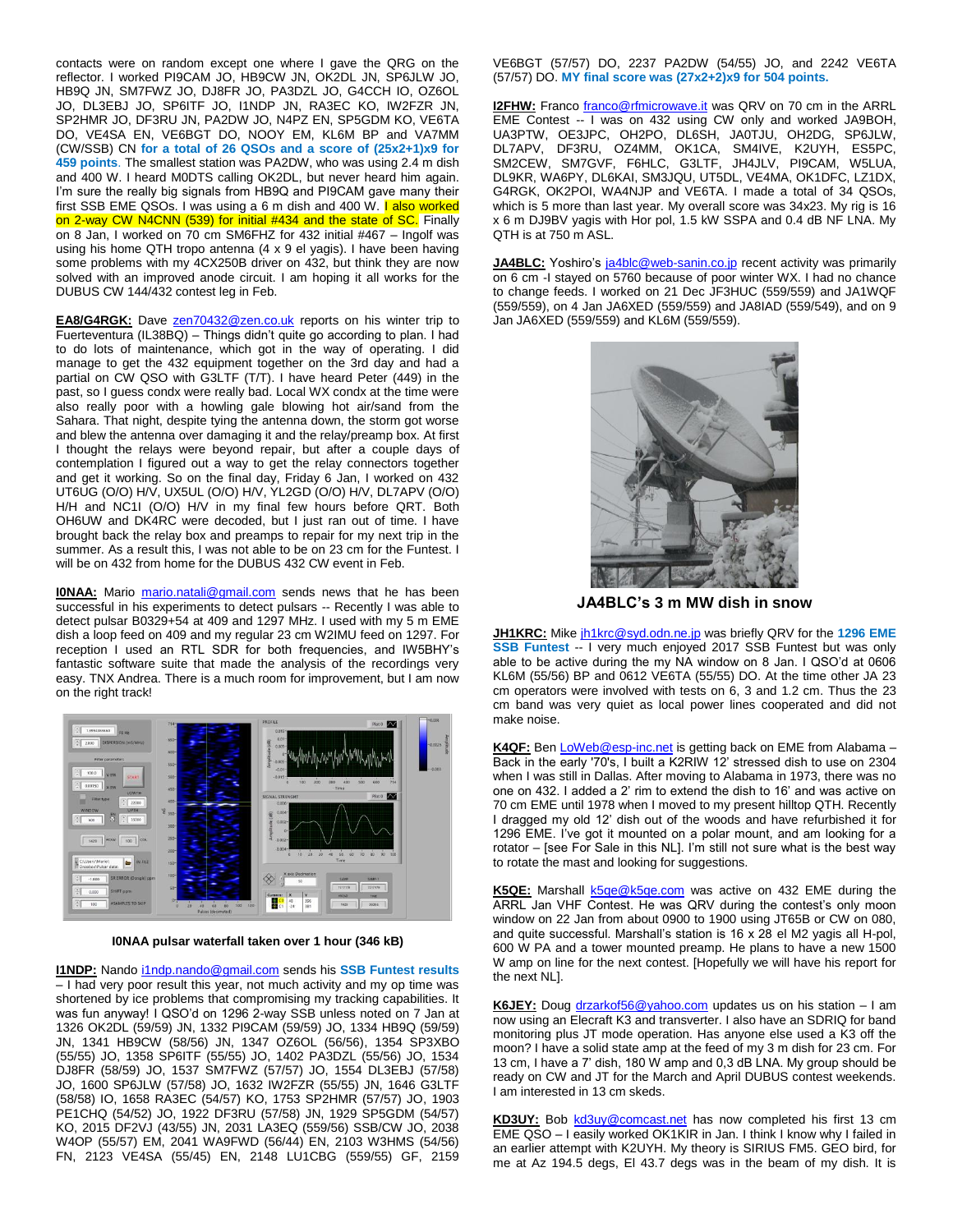deafeningly loud. S9 +40 when I tune to its center frequency, 2322.29. It has a bandwidth of 4.5 MHz. While it doesn't move the s-meter at 2304, my preamp is getting clobbered. Has anyone else experienced problems with the SIRIUS birds?

**N0OY:** Pete (X-WB0DRL) [petesias@yahoo.com](mailto:petesias@yahoo.com) had a note worthy QSO during the **1296 SSB EME contest** -- On 7 Jan around 0200 and on 1296.016 during the Funtest, I heard KL6M, VE6BGT and N4PZ in a 3 way SSB QSO. I broke into their chat, which made it KL6M, VE6BGT, N4PZ and N0OY in a 4 way SSB QSO via EME. Signals were Q5 all the way around for the 10+ minutes we talked. For me my 1296 EME journey has come a long way from the early days of struggling to make power and trying to hear weak signals to now with voice off the Moon - what a ride!

**N4PZ:** Stev[e n4pz@live.com](mailto:n4pz@live.com) found **1296 SSB a fun activity** -- The SSB experience on 7 Jan was amazing. It makes me want to sell my house, buy a place in the country and start work on a 10 m dish. I have a 4.9 m dish and 1.5 kW, but my dish size and my hearing loss makes it hard for me to copy the SSB signals. Nevertheless here is my list of random SSB QSOs: OZ6OL, G3LTF, RA3EC, DL3RU, VE6TA, DL9EBJ, PI9CAM and F1PYR on SSB/CW. What a challenging hobby and where could one find such a great group of very talented friends. In 60 years of ham radio, I have gone from a 6L6 oscillator on 40 m CW to working SSB off the Moon on 1296. Incredible! – Also For many years I have dealt with occasional flashovers in high power tube VHF/UHF amplifiers. I know about cooking the tubes before applying power. I have built many amps in the last 60 years, but I have yet to find anyone who really knows why this happens and how to stop it. Usually the Russian tubes I use survive, but other parts of the amp don't. If I Google the subject, I get answers from guys who encounter VHF parasitics in HF amps. Since the amps we deal with are not the same that's of no help. I have seen 5 mm sparks jumping around the HV power supply at the instant of a flashover, which leads me to believe it's an audio parasitic. The amplifier may operate normally for months and for no apparent reason "BANG" it happens. I can repair the damage and it may be fine again for months. Anone have any ideas? PS – I'll see you all in Sweden in May.

**N5BF:** Courtney [courtney.duncan.n5bf@gmail.com](mailto:courtney.duncan.n5bf@gmail.com) sends his EME report for Jan -- Since the end of the Nov contest weekend, I've picked up new initials using JT65C NC1I, W5LUA, XE1XA, W2LPL and JA1WQF, and using CW W5LUA, W4AF and VE6TA for a total of 51 unique stations worked since I was first QRV in Aug 2016. I also sent out my first 13 QSL cards, all replies to receipts to date, and plan about 30 more. On the reflectors and loggers, I've identified over 40 other stations that I should be able to work when I'm able to encounter them on the air or make schedules. Near term plans include receive improvements that should make it possible to work smaller stations. I log all QSO attempts whether or not successful, and my statistics so far are: 113 Attempts, 81 QSOs, up to mixed initial #51\*, digital Initials {#41}, CW #17, SSB Initials none, DXCC 20 and WAS 10 plus 3 Provinces for 161 days QRV!

**NC1I:** Frank **[frank@NC1I.COM](mailto:frank@NC1I.COM)** reports on his Jan activity -- Most of my time the last two months has been spent on 432. Since the repairs to my 432 array were completed this past Nov, the antenna seems to be working as well as ever. On the negative side, I have been having amplifier problems. My power at the input of the first power divider is now around 650 W, down about 2 dB from normal. The amp problem is also preventing me from using CW. The minor re-tune needed for CW has been causing an arc to the plate line. At this point I'm not sure when I will have this resolved, but now that the array is repaired and back in service I will try and focus on the amplifier problem. CW is still my favorite mode, but I have learned to enjoy the digital modes as well. I worked using JT65B on 432 on 2 Jan at 1744 YL2GD (539/559) and 1754 DL8DAU (13DB/15DB), on 5 Jan at 1739 FR5DN (9DB/9DB), 2107 DL8DAU (13DB/15D), 2113 RD3FD (16DB/O), 2123 OK2AQ (17DB/15DB), 2153 KJ7OG (17DB/11DB), 2207 K3GNC (19DB/18DB) and 2358 N7NW (4DB/19DB), on 6 Jan at 1735 EA8/G4RGK (27DB/O), 1807 OK2AQ (O/13DB), 1815 PA0PLY (11DB/13DB), 1829 EA5CJ (20DB/8DB) - Jacinto was running just 25 W, 1841 EA5CJ (9DB/7DB) - at full power, 1855 PA2V (7DB/9DB), 2003 OH3LWP (6DB/20DB), 2032 DL7APV (2DB/4DB), 2041 K5DOG (8DB/14DB), 2119 YL2GD (7DB/8DB), 2130 K4MSG (14DB/12DB), 2138 DL8DAU (11DB/16DB), 2153 RD3FD (17DB/18DB), 2210 W5LUA (4DB/7DB) and 2221 PK7RKZ (23DB/19DB) - Rob was running 2 x 24 el yagis and just a 25 W transverter!, on 7 Jan at 0515 VK4CDI (19DB/16DB), 1813 OK2AQ (29DB/O), 1821 DL6SH (7DB/3DB), 1831 FR5DN (15DB/3DB), 1839 EB5GP (15DB/7DB), 1926 UX4IJ (8DB/11DB), 2147 TM8DO

(17DB/17DB) - Marius was running 2 x 21 el yagis and 120 W, 2114 DL8DAU (10DB/13DB), 2231 K4MSG (11DB/12DB), and 2323 EB2JFN (13DB/18DB), and on 8 Jan at 1901 UX5UL (12DB/12DB), 1915 RW9ST (27DB/O) - anyone have station info on him, 1923 GW3XYW (O/O), 1937 F8DO (19DB/13DB) and 2040 K3GNC (23DB/20DB). I worked on 1296 using JT65C on 7 Jan at 1945 LA3EQ (19DB/11DB), 1955 II0IAAR/5 (20DB/11DB), 2003 GM4PMK (17DB/3DB), 2021 LU1CGB (28DB/16DB), 2036 G4CCH (6DB/4DB) and 2133 IK5EHI (21DB/12DB), and on 8 Jan at 0210 N5BF (18DB/10DB). Highlights from December included 432 QSO's with KC5WX (24DB/16DB) and OZ2ND (26DB/16DB). These were the first EME QSO's for both of these stations. KC5WX was running a single 9 wl yagi with just 25-30 W at the feed and OZ2ND was running a single 13 el yagi and 150 W. Since 11 Nov, I have completed 140 QSOs with over 100 different stations on 432! I think it is fair to say that 432 activity is on the rise! Do to other commitments I will not be active again until the weekend of 4/5 Feb.

**OH2DG:** Eino [metsamakieino@gmail.com](mailto:metsamakieino@gmail.com) has completed the first EME on 24 GHz from Finland -- The project started last summer to find useable dish for 24 GHz. During the autumn I had four reasonable offers. The best was 3 m aluminum dish f/D 0.4. For tracking I used the same software by F1EHN that I use with my regular EME 8 m dish. I simply switch the controller between dishes. The RX/TX devices are from DB6NT. The WG-switch was a challenge. I had to take it to my shop and grind it with a CNC machine. My LO is locked to GPS and the feed is from VE4MA. My first QSO was on tropo in Oct with OH2AXH (559/559) using my periscope dish over 55 km. The first EME QSO was with G3WDG. In Dec, we copy each other, but only achieved a partial QSO. Later I noticed that I was using wrong polarization. The next time, on 5 Jan, the conditions were excellent with clear sky, no wind and temperature freezing, -21 C deg. Charlie had full Doppler correction and we copied soon each other (10DB/19DB). It was really great fun to hear the signals via Moon on this band. TNX Charlie for the first QSO on 24 GHz and tutoring me to use the WSJTX program. The following day I had a QSO with OK1KIR (10DB/18DB) and 10 Jan JA1WQF (11DB/15DB).



**OH2DG dishes: periscope dish for 1.2 to 23 cm, 8 m dish (4 m solid center) for 3 to 70 cm and 3 m dish for 1.2 cm.**

**OK1IL:** Ivan *ivaknn@gmail.com* has been QRV on 23 cm since Aug - I have a 3 m RFhamdesign dish with OK1DFC septum feed, 800 W BEKO HLV PA and G4DDK preamp - DB6NT Kuhne TR 1296/28 transverter.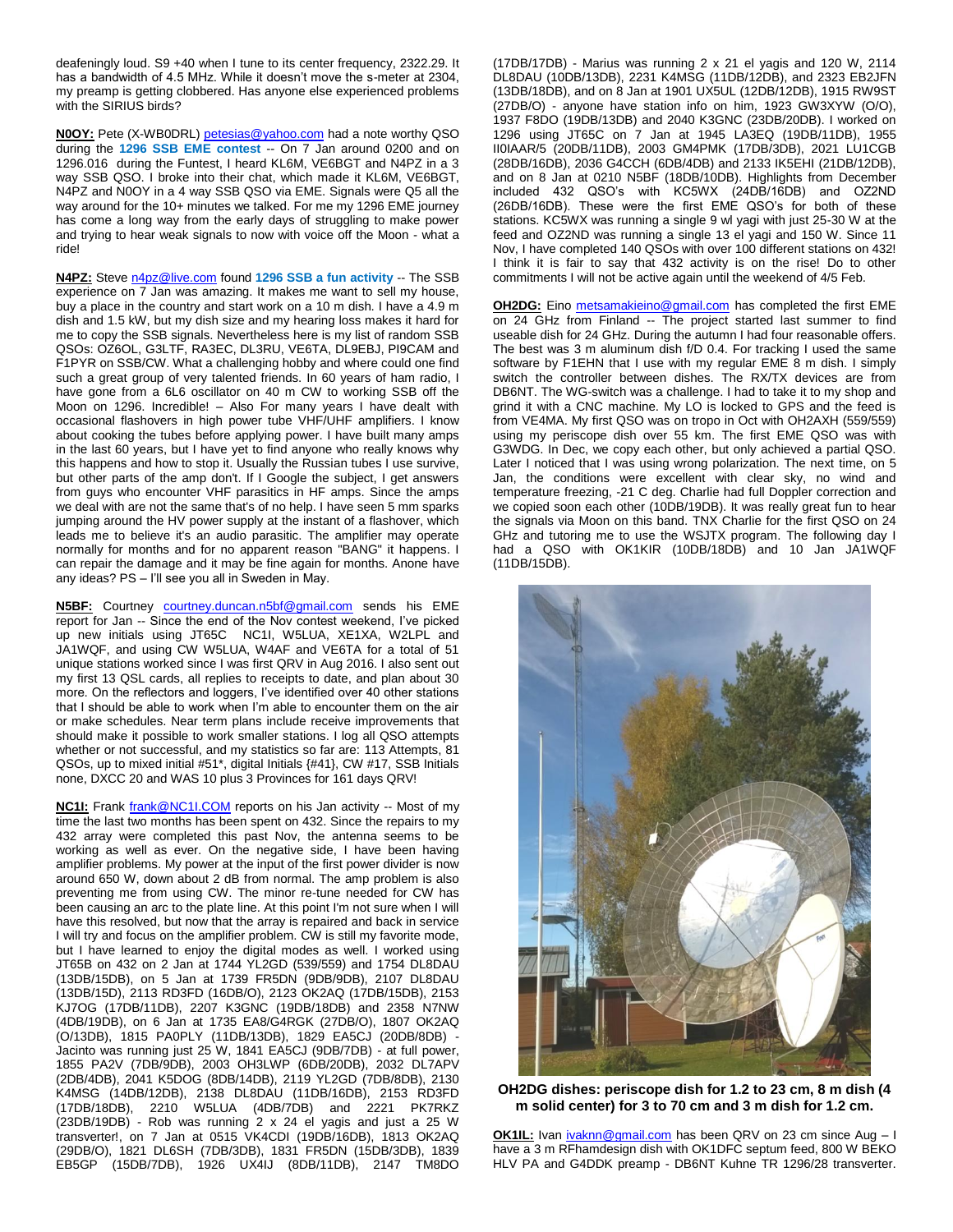After 6 years running 2 m EME and completing DXCC, WAS and WAZ, I decided to try a new challenge. It has been big fun finding old friends from 2 m running 23 cm and new friends from 70 cm and up. Of course, my station may not be well balanced with a big signal from feeding 800 W into the septum from my PA behind the dish, and the limited RX capability of my 3 m dish. My JT65 QSO partners often ask me to try CW. Copy is sometimes difficult for me, but my score, is now up to 9 CW QSOs and 27 DXCC. This year the usual central EU WX returned with continuous **frost and snow** after some years of global warming. This was the **reason that I wasn't able to join the SSB contest** with my telescopic mast frozen in the retracted position. My next task after suitable WX returns will be fine trimming of the position of my septum feed and its choke collar to improve the ratio of my Sun to cold sky noise from 9:1 to nearer to 12:1 as predicted by the VK3UM calculator. The smallest station worked was LA4ANA with 1.9 m dish and 60 W with (27DB) JT65C report - not so bad. E44QX was worked with ease and very great satisfactory.



**OK1IL's new 3 m dish on 1296 EME**

**OK1KIR:** Vlad[a vlada.masek@volny.cz](mailto:vlada.masek@volny.cz) sends his club's Jan EME report -- Frosty WX reduced our activity, but on 6 Jan we worked on 24 GHz at 1316 with JT4F OH2DG (18DB/9DB) for digital initial {#34} as 1st OH-OK 24 GHz QSO and KP field. OK1KIR provided full Doppler correction using WSJTX 1.7.0. and the QSO was established quite easy after Eino corrected a 2 kHz frequency difference. Conditions were excellent: The spreading was predicted at only 36 Hz, PW (precipitable water) on our side was 3 mm at -7 deg C. OH2DG was fighting a bit with Moon pointing due to a backlash in two gears in series (frozen oil). Eino provided no rig details, just an estimated radiate power of about 900 kW EIRP and did measure Moon noise at 1.2 dB (this would relate to a dish of 1.5 m/10 W on the VK3UM calculator). Two hours later, we worked at 1523 DF1OI (12DB/15DB) {#35}. Later we changed to 13 cm and worked with JT65C at 2025 KD3UY (20DB/16DB) for digital {#45} in MD for a new State.

**OK1TEH:** Matej [ok1teh@seznam.cz](mailto:ok1teh@seznam.cz) was QRV during both parts of ARRL EME Contest – I operated only on 432 with my 23 el DK7ZB 5.7 m long yagi, masthead LNA and about 600 W at the antenna. During the Oct leg, I worked using JT65B except where noted DL7APV (15DB), UA3PTW (18DB), OH2PO (24DB), HB9Q (16DB), PY2BS (25DB), DF3RU (22DB), K2UYH (24DB), OH2DG (22DB), DL6SH (20DB), PI9CAM (23DB), K4EME (25DB), K3MF (25DB), W5ULA (23DB), ES5PC (20DB) and SM4IVE CW. In Nov, he was QRV again and worked NC1I (15DB), OK1KIR (23DB) for mixed initial #111\*, UT6UG (23DB), UT5DL (26DB), ES3RF (25DB), DL6SH (21DB), DK4RC (29DB), UX4IJ (26DB) #112\*, JA6AHB (25DB), DL8FBD (27DB), S51ZO (28DB), WA4NJP (23DB), OK1YK (26DB), G4RGK (24DB), OK1DFC (25DB) #113\*, SM2A (25DB), DL9KR CW and OZ4MM CW. My total score was 32x20 for 64,000 points. I had really great time and activity was fine although I heard/decoded many more stations such as OH3LWP, SM7THS, US7GY, WA2FGK and I2FHW. After a hard QSO with SM2A on Sunday, I wanted to be QRV even during the short window on my moonrise before midnight, but my 800 W SSPA had a problem. The PA's protection circuit stopped TX with a beeping indicating a bad balance at the output power hybrid. (The SSPA was made by my father, OK1VPZ). When I opened the hybrid, I found that one N-connector in hybrid had lost (solder) connection with the microstrip line - hi. This happened after after 5 years of pretty intense EME/contest operation and several thousands of contacts. After re-soldering the connection, I was back in

operation; luckily due to good protection circuitry, all transistors survived. See [http://www.ok2kkw.com/00003016/pa70cm/pa\\_70cm\\_en.htm](http://www.ok2kkw.com/00003016/pa70cm/pa_70cm_en.htm) for more info on this SSPA. During **the c**ontest I made my first EME QSO with OK1KIR and OK1DFC. They are only some 25/22 km away. We have almost have a line of sight path to each other, so tropo signalsare S9+10 dB on the S-meter. Thus any EME QSO is very hard even at maximal Doppler (around 900 Hz) and at 20 degs of elevation to eliminating possible tropo reflections from near houses. In such a situation, we found out that it's much better to do a short EME contact during the Moonset rather than during moonrise because of JT65's characteristics. A big help was the digital DSP in my good old FT847 with sharp-cutoff function. During Dec, I was QRV again and worked OH3LWP (4 x 40 el yagis + QRO) for  $\#114^*$ . I haven't tried the QRA mode yet, but based on experiences reported by OK1KIR, it should be about 2 dB better. I'm looking forward to trying some skeds in this new mode. I anticipate that I will be able to work 2 yagi stations with 600 W or equivalent.



**OK1TEH's SSPA failed at one the connectors of the coupler**

**OK2DL:** Marek [sochor@kwradio.cz](mailto:sochor@kwradio.cz) was **QRV for the Funtest** but had problems -- Unfortunately during contest, I had problem with RX due possibly to a bad SMA relay. As my outside temperature was -12 degs C with 20 cm of snow, I had no chance to make repair. Despite my problem, I still QSO'd on 7 Jan on SSB at 1207 VK5MC (55/55) QF, 1240 HB9Q (59/59) JN, 1249 SP6ITF (55/55) JO, 1253 SP6JLW (57/58) JO, 1309 DL3EBJ (57/57) JO, 1322 SP3XBO (55/55) JO, 1326 I1NDP (59/59) JN, 1339 SP5GDM (53/57) KO, 1345 PI9CAM (59/56) JO, 1349 HB9CW (59/59) JN, 1354 PA3DZL (57/55) JO, 1401 OZ6OL (57/57) JO, 1422 SM7FWZ (57/57) JO, 1501 G3LTF (57/58) IO, 1516 DJ8FR (58/59) JO, 1538 F1PYR (55/53) JN and 1628 IW2FZR (53/55) JN. **My total was (17x2)x5 = 170 points.** My station consisted of a 6 m HB dish with OE5JFL tracking, 900 W SSPA at feed, DB6NT 0.1 dB NF LNA, TRVT and K3. [Check out his WebSDR RX for EME from time to time at [http://www.sdr.ok2dl.eu](http://www.sdr.ok2dl.eu/) for live EME operation.



**OK2DL's dish on 22 Dec [Not 7 Jan]**

**OK2PMS:** Jirka [ok2pms@seznam.cz](mailto:ok2pms@seznam.cz) is QRV on 70 cm QRP EME with 2 x 19 el DK7ZB yagis (full elevation) and 50 W out from his FT847 without any LNA. Even with such a small station he was able to work on 22 Oct his #10 initial with K2UYH (24DB). So far he worked NC1I, PI9CAM, UA3PTW, HB9Q, LZ1DX and OH2PO and possibly more. He is interested in sked with bigger stations such as WA4NJP.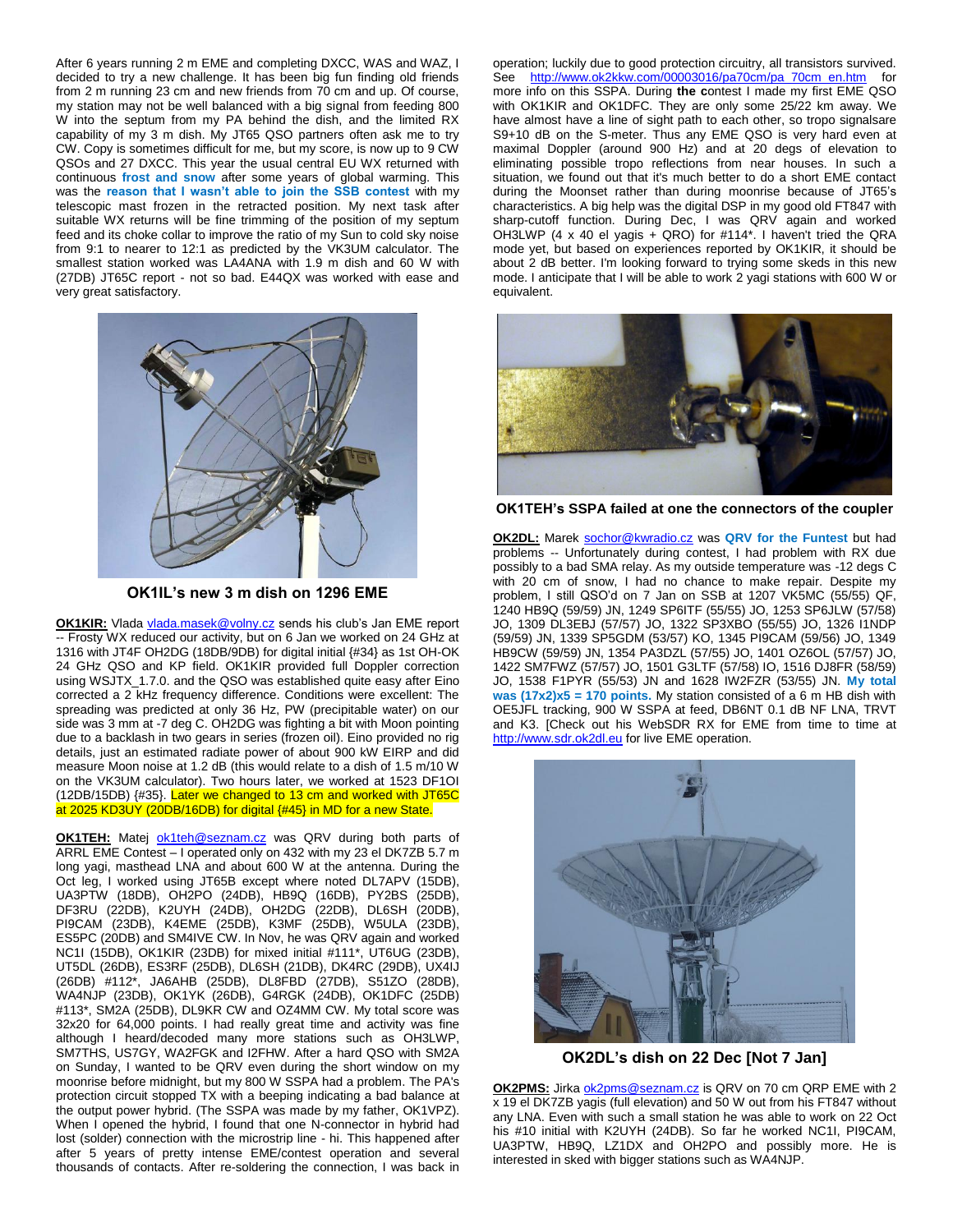

**OK2PMS uses 2 x 19 el DK7ZB yagis on 70 cm EME**

**PA0PLY:** Ja[n pa0ply@pa0ply.nl](mailto:pa0ply@pa0ply.nl) sends some info on his recent operation – Beginning in 2016, I lost a part of my 432 antenna array due to heavy storms. This damage provided me the opportunity to evaluate the value of changing my initial array of 8 x 13 el hor into a 4 x hor and a 4 x vert yagi array. My idea was to couple the two groups directly to each other without a relay. [This arrangement should provide a 45 deg linearly polarized antenna]. Since I am often frustrated by Faraday rotation on 70 cm, my plan was to evaluate the array's performance in actual operation to determine if something similar in a bigger array might be worthwhile, and to present my results at the next EME conference. Initial tests with DL6SA showed reports of –23 dB (VERT) and –26 dB (HOR). YL2GD can change pol and showed  $-18$  dB (HOR) and  $-24$  dB (VER), while DL8DAU was copied –19 dB (HOR) and nil dB (VERT). During the Funtest weekend on 23 cm, there was some increased activity on 70 cm. On Friday signals were strong and I QSO'd NC1I (-13 dB), UX0FF (-28 dB), EA5CJ (-20dB) and W5LUA (-22 dB). On Saturday the conditions were much worse. There were some JA stations on, but too weak for me. I QSO'd DF3RU with -19 dB. On Sunday, I worked VK4EME. Allen uses 48 yagi array with 120 W. Allen changed pol to maximize the signal, which turned out to be HOR. After some time I got a -27 dB decode in between birdies. Surprisingly, F8DO with 2 x 19 el yagis and 200 W worked Allen within a relatively short time period.



**PA0PLY's 70 cm 4 x hor and a 4 x vert yagi array**

**PI9CAM:** Jan [jvm@netvisit.nl](mailto:jvm@netvisit.nl) PI9CAM team in 23 cm EME SSB contest - Because of the snow and ice rain not all our operators could make it to come to the dish. But we managed to run the **EME SSB Funtest** with the available operators. The big 25 m dish (JO32et) was a bit icy but still worked fine. **We made 39 SSB QSOs on 23 cm (two of those were SSB/CW) for a total (37x2+2)x12 = 912 points.** Worked were at 1324 DL3EBJ (57/57) JO, 1328 HB9Q (59/59) JO, 1330 I1NDP (59/59) JO, 1331 SP6JLW(59/57) JO, 1335 SP3XBO (54/55) JO, 1337 OZ6OL (57/55) JO, 1343 SP5GDM (57/52) JO, 1345 OK2DL (59/56) JO, 1354 VK5MC (55/55) QF, 1359 SP6ITF, (59/57) JO, 1424 SM7FWZ (57/57) JO, 1428 HB9CW ((57/59) JN, 1439 II0IAAR/5 (55/53) JN, 1447 G3LTF (59/58) IO, 1451 PA3DZL (57/57) JO, 1456 F1PYR (53/55) JN, 1507 G4CCH (57/57) IO, 1537 DJ8FR (59/59) JO, 1615 IW2FZR (51/55) JN, 1619 RA3EC (57/53) KO, 1622 DC7YS (42/52) JO, 1639 LA3EQ (54/559) CW to SSB JO, 1652 HB9Q (59/59) JO DUP, 1759 SP2HMR (59/59) JO, 1820 DF3RU (59/59) JN, 1852 PE1CHQ (55/53) JO, 1951 OE9GLV (42/53) JN, DF2VJ (55/55) JO, 2015 WA9FWD (55/57) EN, 2023 W4OP (57/53) EM, 2042 PA2DW (55/55) JO, 2046 IK5EHI (55/52) JN, 2105 VE4SA (53/53) EN, 2109 W3HMS (57/55) FN, 2234 VE6BGT (57/58) DO, 2234 VE6TA (57/55) DO, 2305 LU1CGB (52/559) CW to SSB GF, 2318 N4CNN (53/52) FM, 2350 N4PZ (59/59) EN, and on 8 Jan at 0008 KL6M (58/58) BP. It was a big fun event. SSB via the Moon is always special. We even had a lovely Kids' Day contact with Emily at HB9Q. The new generation of EME operators is on its way! We also had a few short moments on 70 cm. We had a nice CW contact with SM6FHZ running his tropo system, a nice SSB chat with DL6SH, and a CW QSO with N7NW. So we had a great day at the big dish. We were running on 1296 120 W @ feed and on 432 400 W @ feed. See [www.camras.nl](http://www.camras.nl/) - thanks all for the QSOs and the fun!

**RA3EC:** Anatoly [ra3ec@inbox.ru](mailto:ra3ec@inbox.ru) send his **SSB contest log** – I had a very nice time in the 1296 SSB contest. I operated single op from KO82pt with a 3.7 m dish and 650 W. I worked on 7 Jan at 1619 PI9CAM (57/53) JO, 1657 I1NDP (57/54) JN, 1701 G3LTF (58/56) IO, 1714 HB9Q (59/53) JN, 1727 DL3EBJ (52/52) JN, 1734 DJ8FR (56/55) JO, 1759 SP6JLW (56/54) JO, 1810 SP2HMR (55/51) JO, 1830 DF3RU (56/55) JN, 2219 SP6ITF (54/55) JO, 2230 N4PZ (56/54) EN, 2302 OZ6OL (56/55) JO, 2312 VE6TA (56/55) DO, 2316 VE4SA (44/53) EO and 2334 VE6BGT (56/55) DO **for a total of 15x2x6 = 180 points.**

**SM6FHZ:** Ingolf [ingolf.fhz@gmail.com](mailto:ingolf.fhz@gmail.com) is back on 432 EME from his home QTH – I am enjoying 70 cm for the first time in many years using the tropo array at my home. In Jan I worked PI9CAM and DL6SH. Conditions were quite tough with aggressive libration and maybe some suffering from an active geomagnetic field. I am now at my #10 CW EME initial from this QTH. I am open for 432 CW EME skeds from JO67AQ with 4 x 9 el yagis and 500 W.

**SP2HMR:** Marcel [m@e.pl](mailto:m@e.pl) had fun in the **1296 SSB EME Funtest** -- My participation in the contest was limited to Saturday 7 JAN, when I had the longest visibility of the Moon (1800 to 23 30) from my QTH. The elevation started at 43 degs and ended at 26 degs, I decided to mainly call CQ. My great joy was to have a few pile-ups in response to my SSB CQs! Although it would take a time to figure out the calls, the excitement was trilling! I QSO'd I1NDP (57/57) JN, PI9CAM (59/59) JO, RA3EC (51/55) KO, DF3RU (55/55) JN, G3LTF (55/55) IO, DL3EBJ (51/55) JO, SP6JLW (55/55) JO, SP6ITF (559/53) JO, OZ6OL (44/44) JO, DJ8FR (55/54) JO, HB9Q (59/55) JN and N4PZ (55/54) EN. In summary, it was a great beginning to the year; I made **12 QSOs and scored (11x2+1)x5 for 115 points.**

**TM8DO:** Marius (F8DO[\) marius.cousin@libertysurf.fr](mailto:marius.cousin@libertysurf.fr) celebrated the 50<sup>th</sup> anniversary of the first F to USA EME QSO (made on 2 m on 27 Jan 1967) using the special call TD8DO on 70 cm – I worked using JT65B unless noted DL7APV (15DB), NC1I (18DB), VK4EME (23DB), HB9Q (16DB), DL9KR (449) on CW, UX5UL (26DB), YL2GD (26DB), DK3WG (21DB), UA3PTW (14DB), DL6SH (19DB), DL8FBD (24DB), DK4RC  $(24DB)$ , WA4NJP  $(24DB)$ , UT6UG  $(25DB)$  and OH6UW  $(29DB)$  for a total of 15 QSOs and 3 continents. I used only 2 x 21 el Tonna yagis, HL-130U and a FT847d. Thanks to all for your patience. I hope to add some more stations during a second period of operation from 4 to 11 Feb. [More info see [http://mailman.pe1itr.com/pipermail/moon-net/2017-](http://mailman.pe1itr.com/pipermail/moon-net/2017-January/030988.html) [January/030988.html\].](http://mailman.pe1itr.com/pipermail/moon-net/2017-January/030988.html)

**UA3TCF:** Ale[x ua3tcf@mail.ru](mailto:ua3tcf@mail.ru) sends a correction to his report in the last NL. It said that on 6 cm with a 3 m dish that he was using only 2 W at his CP feed. It should has said 12 W.

VA7MM: Mark (VE7CMK) [va7mm@rac.ca](mailto:va7mm@rac.ca) and Tobby were active on 1296 EME during the **SSB EME Funtest** -- We made **four random QSOs** on 8 Jan at 0016 G3LTF (51/549) CW to SSB IO and on CW VE6BGT, KL6M and N0OY. We're planning to operate next in the 1296 DUBUS EME Contest scheduled for 1 April. We are otherwise interested and available for skeds. Contacts us by e-mail.

**VE3KRP:** Fast Eddie [eddie@tbaytel.net](mailto:eddie@tbaytel.net) says – Wishing all a happy holidays but **WX prevented operation in SSB Funtest**. I got my elevation actuator working but it needed calibration; sure enough though, a Colorado low pressure system dumped 15 to 30 cm of snow on Christmas day...Grrrrrrr! Hope to be QRV again soon.

**VE6BGT:** Skip's [macaulay.skip@gmail.com](mailto:macaulay.skip@gmail.com) NL submission follows -- The **SSB Funtest** started a little early for me. The night before I worked N0OY on 23 CM with SSB and following him Mike, KL6M called me. Then Steve, N4PZ broke in and we had a four-way roundtable QSO